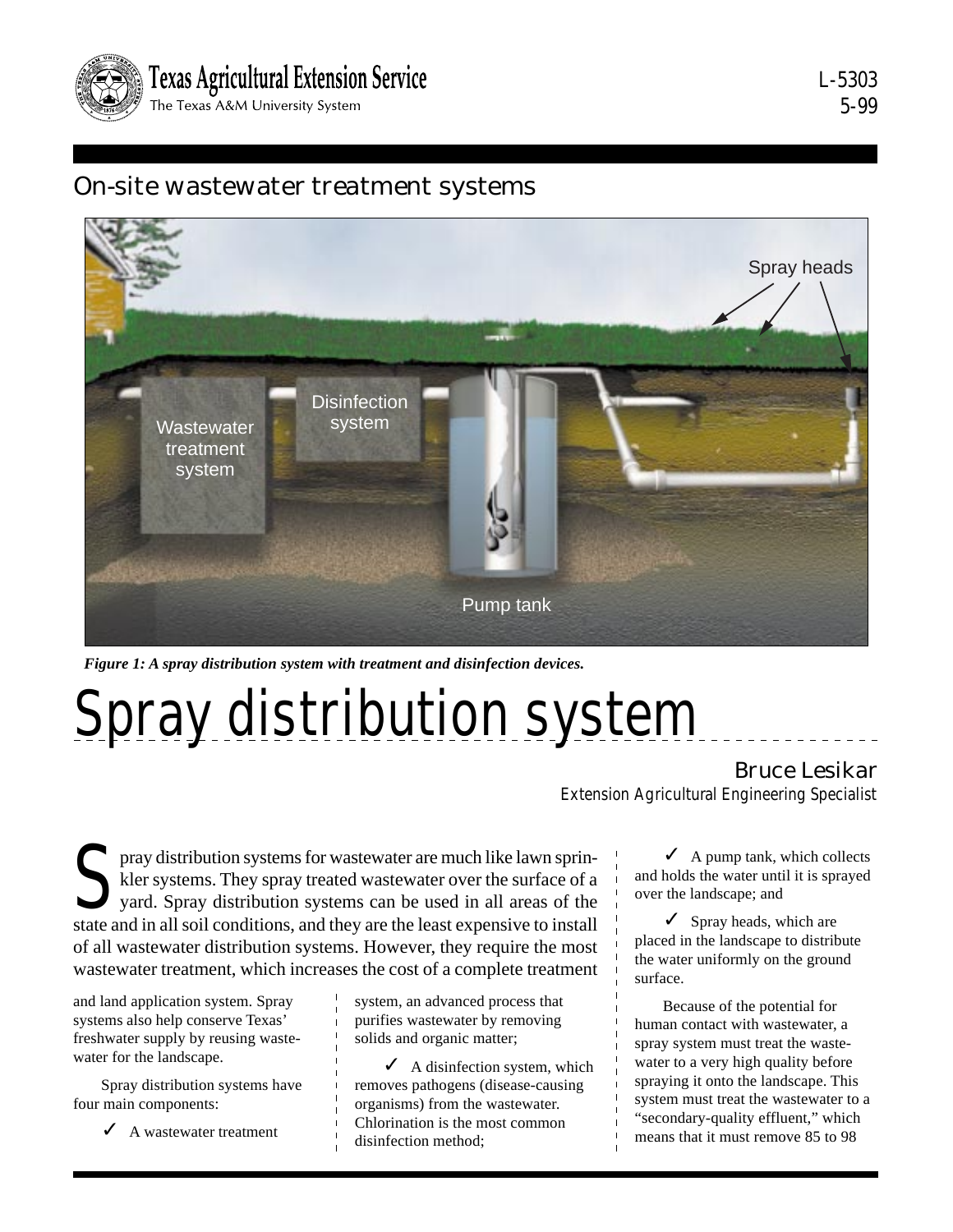percent of the solids and organic matter. It also must disinfect the wastewater to remove pathogens.

Plants use the water after it is sprayed onto the soil surface. However, state regulations require that each system be designed to handle the most amount of wastewater expected from that household or business, and to be able to handle it during the wettest season of the year without it flowing onto neighboring properties. Therefore, in the dry times of the year, there won't be enough waste-water to meet all the water requirements of the vegetation. Landscapes that require much water will need supplemental watering.

#### Treatment

Wastewater must be treated to lower its biochemical oxygen demand to less than 20 parts per million (ppm) and its total suspended solids concentration to less than 30 ppm. To make sure the pathogens are all killed, the chlorine level in the pump tank must be at least 1 ppm, or a fecal coliform test must find no living organisms.

Although the wastewater is relatively clean when it meets these standards, it still contains such nutrients as nitrogen and phosphorus. Some advanced treatment systems may remove these nutrients also.

Two treatment processes are readily accepted as providing this quality of effluent: Class I aerobic treatment units, and intermittent sand filters. Both are aerobic (using oxygen) treatment processes. The Texas Natural Resource Conservation Commission keeps a list of Class I aerobic treatment units approved for use in Texas.

Intermittent sand filters must be designed to match the site conditions, and they are approved based on the design for your site. Other types of treatment processes used with surface distribution systems are considered nonstandard and must be designed by a registered professional engineer.



*Figure 2: Maximum number of gallons of treated wastewater that can be distributed per square foot per day by spray distribution systems in the various regions of Texas.*

Wastewater is usually disinfected with chlorine, which kills pathogens. The most common type of chlorinator is a tablet chlorinator, which stores chlorine tablets in a tube that exposes the bottom tablet to the wastewater. As the bottom tablet dissolves into the wastewater, the upper tablets push down on it until it dissolves completely and the next tablet begins dissolving. Although these tablets look like the ones used for swimming pools, the system can use only those approved for wastewater disinfection.

Other types of disinfection methods, ultraviolet light and ozonation, are seldom used on singlefamily systems. These methods are more complex and cost more than chlorine disinfection systems.

However, ultraviolet light is the same as sunlight. Sunlight also helps to ensure disinfection of the wastewater sprayed on the landscape systems.

Spray distribution systems rely on the soil for final wastewater treatment. The soil must be able to support vegetation that uses the nutrients in the wastewater. Plants use the nitrogen and phosphorus in the wastewater, preventing those nutrients from leaching to groundwater or flowing into surface water supplies.

## Design

Spray distribution systems generally require the most surface area of any distribution system dispersing wastewater to the soil.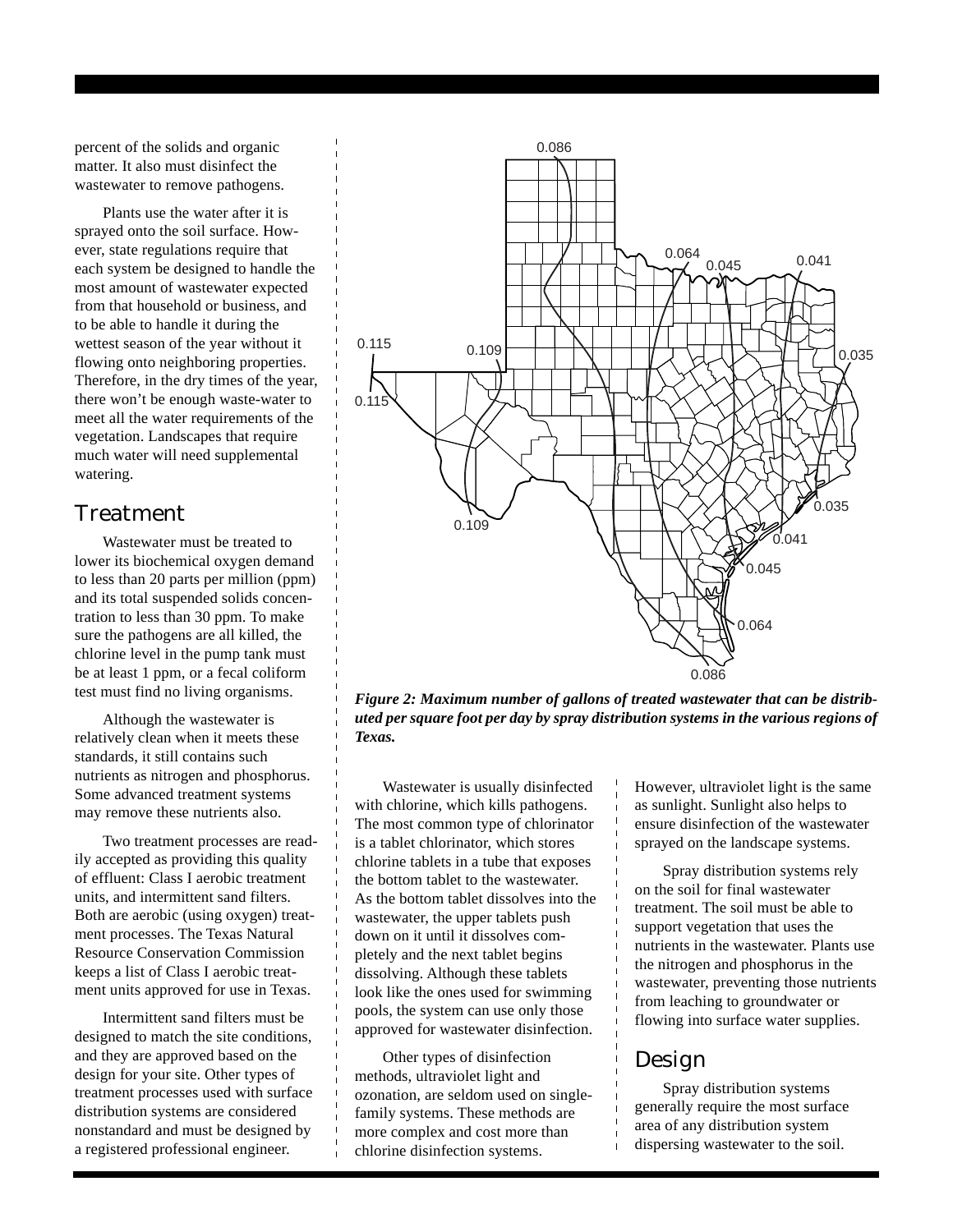They need the space because they are designed so that all the wastewater evaporates or is used by vegetation. They are designed to prevent water from percolating deeply into the soil.

The amount of wastewater a spray system is permitted to distribute varies in the different regions of Texas (Figure 2). The rate allowed is measured in gallons of wastewater applied per square foot of soil surface area per day (g/ft<sup>2</sup>d). The rate is lowest in the eastern part of Texas  $(0.035 \text{ g/ft}^2d)$  and increases as you move to the far west  $(0.115 \text{ g/ft}^2d)$ .

In choosing a system for your home, first estimate the maximum amount of wastewater the system will be expected to handle per day. Then determine the spray application rate approved for your location (Figure 2).

To calculate the amount of space you will need to distribute the wastewater (spray area), divide the maximum daily flow by the spray application rate.

The next step is to choose a site for the spray system. The best site has a land area that is fairly continuous and allows good distribution of the water. If your site is small and has several buildings, your spray system will be more complex and may require different components. The spray pattern may overlap on a small part of the system. However, when you calculate the spray system's surface area to meet the amount of space required by the state, you cannot double-count the area receiving water from multiple sprays.

Take these steps to minimize the risk of the wastewater being carried by air onto neighboring property:

 $\checkmark$  Make sure the spray heads used in the system have a "low-angle" nozzle to keep the wastewater close to the ground.



*Figure 3: A spray distribution system.*

 $\sqrt{\phantom{a}}$  Operate the spray heads at a pressure of less than 40 pounds per square inch (psi) to prevent the water droplets from becoming too small and drifting by air off your property.

## How to keep it working

To perform well, spray systems require proper operation and maintenance. They must clean the wastewater to a secondary-quality effluent. Check the operation and maintenance requirements for your particular type of treatment system, and work with the maintenance provider to ensure that the system is functioning properly. These guidelines will help you keep it working:

 $\checkmark$  Keep the disinfection system functioning. For systems with chlorinators, place chlorine tablets into the chlorinator regularly — probably once a month.

 $\checkmark$  Have the pump tank pumped out periodically. This task is usually performed when the treatment system is serviced, probably every 2 to 3 years.

 $\sqrt{\phantom{a}}$  Maintain the spray heads. Occasionally, they can be damaged during lawn mowing or landscape maintenance. If you must replace a spray head, make sure the new one works the same as the original. A different kind of spray head may have a different spray pattern, resulting in an inappropriate system.

 $\sqrt{\phantom{a}}$  Do not move the spray heads around after installation. Changing the spray head locations may result in the water not being distributed over the required area.

 $\angle$  Because the spray application rate is based on the season of the year with the lowest evaporation and transpiration (movement of water through plants to the atmosphere) rates, you may need to water the plants during dryer months.

 $\triangleright$  Do not plant a garden in the spray area. State regulations prohibit the water from being used on a vegetable garden.